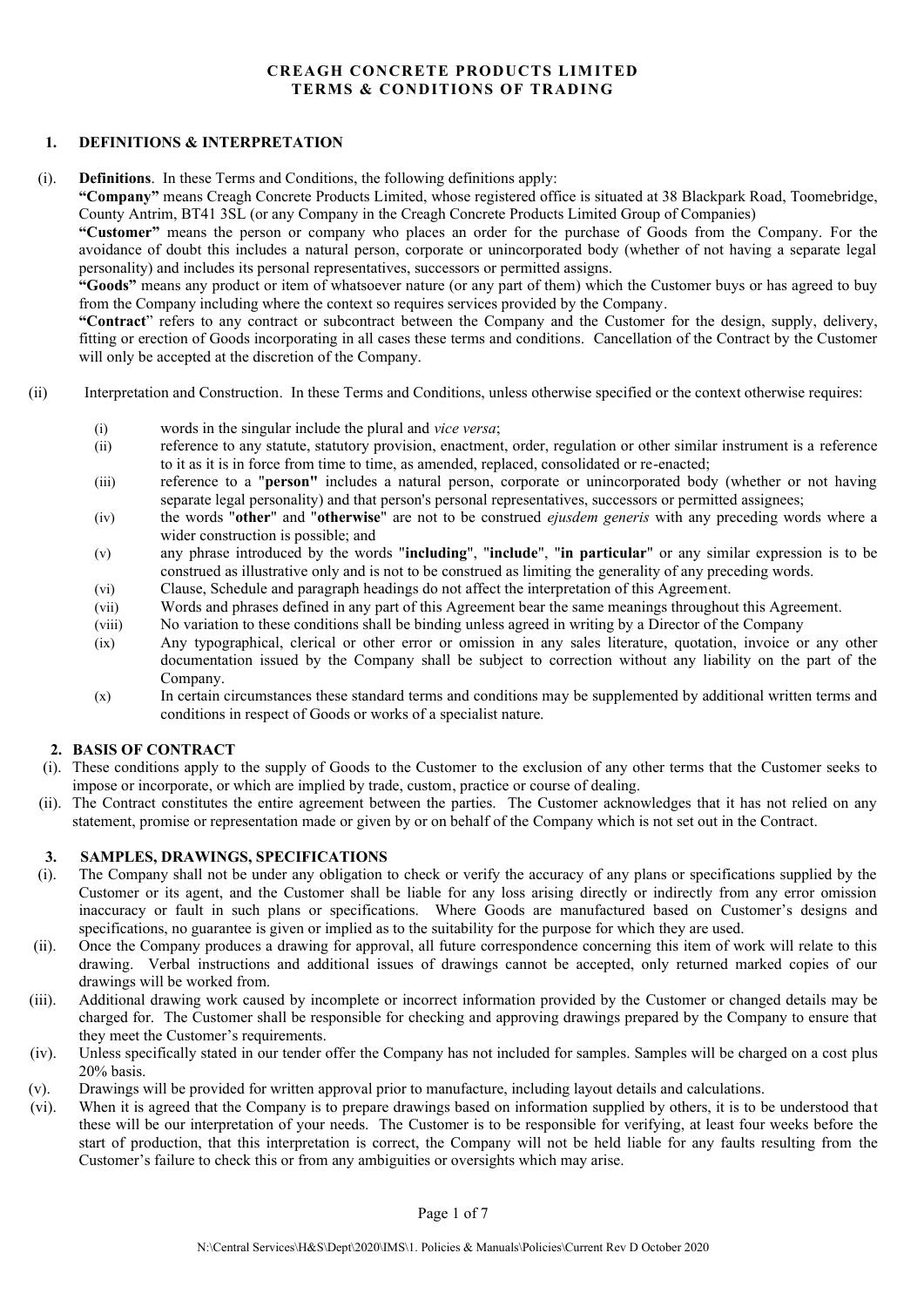- (vii). The Customer is responsible for the accurate provision of all dimensions necessary to enable the Company to make manufacturing drawings in sufficient time for production to be carried out as scheduled.
- (viii). Any surveys necessary to provide dimensions for manufacture, pre-erection checks etc shall be the responsibility of the Customer.
- (ix). In any case where the Company's design is subject to approval by Government Departments, Local Authorities, Consulting Engineers or similar bodies or persons, the Company's quotation is subject to variation or withdrawal in the event of modification of the design being required as a result of consideration by any such body or persons.
- (x). Any samples, drawings, descriptive matter or advertising produced by the Company and any illustration contained in the Company's catalogues, brochures, sales literature or on its website are produced for the sole purpose of giving an approximate idea of the Goods described in them, they shall not form part of the Contract or have an contractual force and the Company will not accept liability for any deviation in the Goods supplied arising from factors outside its control.

### **4. ORDERS AND CANCELLATIONS**

- (i). No order which has been accepted by the Company shall be amended or cancelled by the Customer except with the prior written agreement of the Company. Failing such prior written agreement the Customer shall be responsible for the costs of amendments and in the case of cancellation shall be responsible for all costs, damages, expenses and loss of profits incurred by the Company. Acceptance by the Customer of the Company's quotation will not constitute a Contract until confirmed by the Company in writing.
- (ii). All Goods manufactured to order must be ordered by the Customer in writing before production can commence and must be paid for in full within normal credit terms irrespective of whether the Customer has taken delivery.
- (iii). At the time of ordering the Customer will be advised of the required lead time. The Company cannot guarantee that late additions to an order can be accommodated in the same time frame.
- (iv). Goods sold ex stock are subject to availability at time of sale.
- (v). The Company will not be liable to accept the return of any Goods ordered by the Customer and delivered correctly and in good faith.
- (vi). Any Contract arising from the Company's quotation and any subsequent negotiations will include these terms and conditions of trading.
- (vii). Any order placed by a Customer will be subject to approval by the Company's Trade Indemnity insurers of the Customer's credit status. The Company also reserves the right to review the Customer's credit status and review terms of payment during the period of the Contract.
- (viii). The Company reserves the right to use the service of subcontractors for the performance of any part of the Contract.
- (ix). The Company shall be entitled to automatically terminate and cancel the Contract without incurring any further liability to the Customer upon becoming aware of the insolvency of the Customer.

## **5**. **SUPPLIES IN EXCESS OF REQUIREMENTS**

(i). The Company will not take back any surplus material due to incorrect ordering nor will the Company issue any credit for same.

### **6. PRICES, QUOTATIONS and VARIATIONS**

- (i). Unless otherwise stated, prices quoted are exclusive of VAT and based on costs current at time of quotation and will remain effective for a period of 30 days. The Company reserves the right to charge all subsequent increases up to the date of delivery upon notice of any such increases being given to the Customer. Prices are subject to increase without notice in the event of a general price alteration.
- (ii). The Customer should read the Company's quotation carefully as it is a counter offer and as such may contain changes and omissions from the Customer's original enquiry
- (iii). Quotations are based upon production capacity being available and upon mutual agreement of a programme of supply at the time of order. Failure of the Customer to meet the obligations of this programme may cause disruption and the Company reserves the right to charge any additional costs arising therefrom. The Company will not be responsible for costs incurred by the Customer arising from revision of the programme of supply by the Customer which results in further delays due to lack of production capacity.
- (iv). The Company's quotation is based on most economical loading and delivery of units. Where a Customer has specific loading and sequencing requirements additional transportation charges may be incurred.
- (v). The Customer must ensure that the building design permits safe erection of our units.
- (vi). Units quoted are designed to carry only the loadings stated in this quotation to the stated fire rating or as determined in the design process.
- (vii). No allowance has been made for any loadings or stresses due to thermal, stability, overloading with construction materials, or other effects.
- (viii). The Company will not take site dimensions, or carry out site surveys.
- (ix). Where possible variations will be brought to the Customer's attention for approval prior to manufacture.
- (x). Variations shall include changes in geometry, specification, quantity, and delivery dates.
- (xi). The Company will not commence work on any variations to the Contract without a written instruction or order from the Customer.
- (xii). Any changes/ variations in the m2 area will not necessarily increase/ decrease the Company's price on a pro rata basis unless specifically agreed by the Company.

Page 2 of 7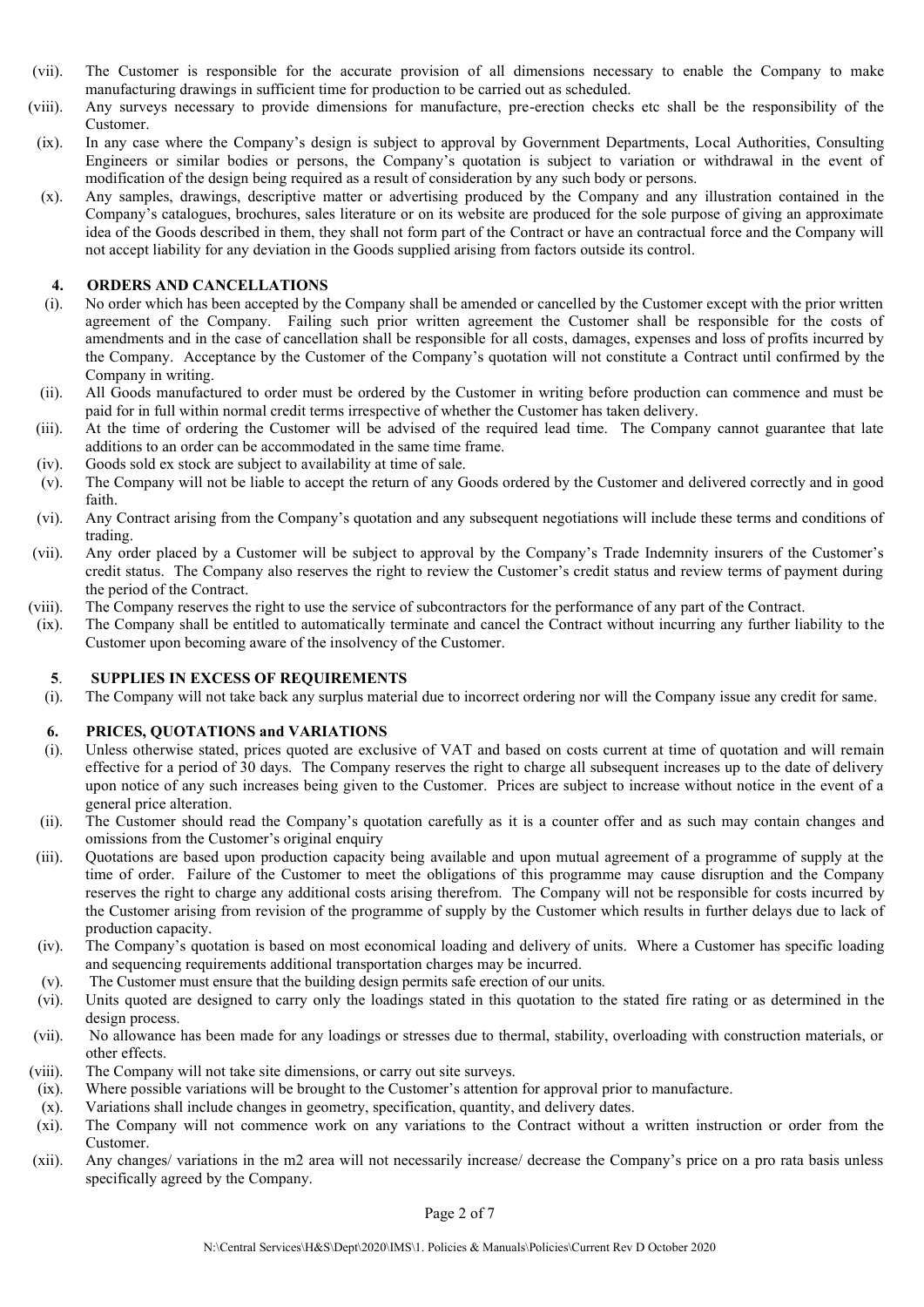## **7. LIQUIDATED AND ASCERTAINED DAMAGES**

(i). The Company does not accept liquidated or unliquidated damages.

# **8. TERMS OF PAYMENT**

- (i). The price of the Goods shall be the price set out in the Order.
- (ii). Unless agreed otherwise in writing, payment is due in full within 30 calendar days of date of invoice/application. The Company reserves the right to give discounts for early payment.
- (iii). In the case of Goods manufactured to order or certain Contracts, the Company may insist on a deposit prior to commencement of work, the amount to be agreed in writing in advance.
- (iv). Without prejudice to any other right, which the Company may have, the Company shall be entitled to charge interest on overdue accounts at 5% above LIBOR (calculated on a day to day basis on any outstanding balance) to run from the date on which such amount became due until receipt by the Company of the full amount due (whether before or after any Judgement).
- (v). If the Customer fails to pay any application/ invoice or any sum due to the Company under the Contract on the due date or the Customer's credit limit is withdrawn or exceeded, the Customer becomes insolvent or commits a material breach of the Contract, all sums outstanding between the Customer and the Company become immediately due and payable. The Company shall be entitled to:-
	- (a) Require payment of cleared funds in advance of further deliveries;
	- (b) Suspend or cancel any further deliveries of goods without liability on the Company's part;
	- (c) Terminate this or any other Contract with the Customer without liability on the Company's part;
	- (d) In certain cases pursue legal action for recovery of all outstanding amounts.
- (vi). Retention may not be deducted or withheld unless specifically agreed by the Company; in all circumstances where the Company agrees that retention may be deducted/ withheld; the release dates will be, 50% upon the Company's practical completion and 50% 12 months later.
- (vii). Unless specifically stated in the offer the Company has not allowed for a Main Contractor's discount.
- (viii). The Company has not allowed for the provision of a Performance Bond unless specifically stated in its quotation.
- (ix). Queries or disputes shall be notified immediately, for resolution within 5 days, payment of undisputed sums shall not be withheld, and will be paid in accordance with our trading terms.
- (x). The Customer shall not be entitled to withhold payment of any amount payable under the Contract or any other amount due to the Company by reason of any documentation being outstanding or any right to set off or counterclaim which the Customer may have or allege to have for any reason whatsoever.
- (xi). O&M Manuals (if required) will not be supplied by the Company to the Customer until a final account statement has been issued and agreed by both parties.
- (xii). Our offer is based on the Company being maintained in a cash neutral position. Please note this clause takes precedence over clause 6 (i)

### **9. DELIVERY**

- (i). Where Goods are to be delivered, the Customer must ensure adequate access to the specified destination during normal working hours (8.30am – 5.30pm Monday to Friday excluding Bank Holidays). Quotations for delivery to site, unless otherwise stated, include for delivery to a point on a good hard road nearest to the site of the work quantities of not less than 26 tonnes, with the Customer being responsible for unloading. The Company will take all reasonable care in the delivery of Goods, but will not be responsible for damage to roadways, pipes, sewers, manholes or bridges caused by the combined weight of the delivery vehicle and its load. The Company reserves the right to charge any additional cost for delivery outside these times.
- (ii). Customer to provide suitable hard standing and access to accommodate 20m long x 44 tonne articulated delivery vehicles.
- (iii). The delivery driver will have the final decision on the unloading point having regard to Health and Safety regulations;
- (iv). A maximum of one hour is allowed for the offloading of each consignment; the Company reserves the right to charge waiting time for all periods in excess of the limit (costs will be notified to the Customer)
- (v). Signature of any delivery notes by any agent, employee, nominee or representative of the Customer or by an independent carrier shall be conclusive proof of delivery or collection.
- (vi). The Company shall not accept any liability for delays arising from shipping delays occasioned by adverse weather conditions.
- (vii). Where Goods are to be fitted and by reasons caused by others, additional visits to sites are required, the Company reserves the right to charge for all costs thereby incurred.
- (viii). All delivery schedules must be confirmed 6 working days in writing prior to delivery and all works will be carried out during normal working hours, unless otherwise confirmed.
- (ix). If the Company manufactures Goods to agreed delivery dates and, for reasons beyond its control, the Goods cannot or will not be accepted for delivery, it reserves the right to claim payment for Materials off Site and in addition reserves the right charge the Customer for storage of the Goods until delivery. Storage is charged at £10.00 per tonne per week for every week or part thereof that the Goods are stored at our manufacturing facility beyond the programmed installation date.
- (x). Any delivery period offered by the Company is subject to receiving, with the Customer's order, a fully phased programme along with all necessary design information and drawings including, but not limited to, dimensions, sections showing bearing conditions, loads to be applied to the Goods and service holes required.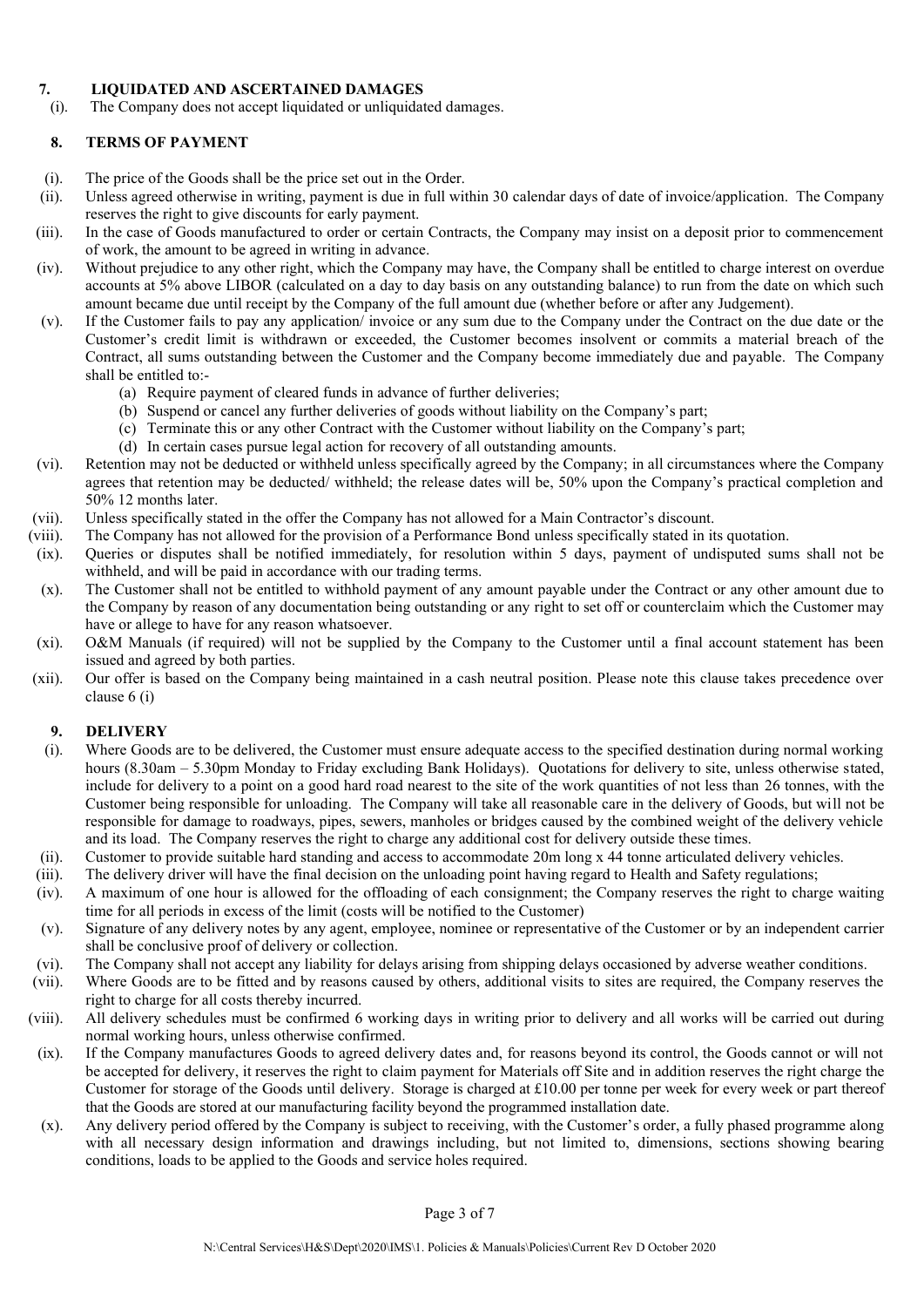- (xi). If the Goods are damaged or short delivered the Customer should inform the Company in writing within 48 hours of the time of delivery and endorse the delivery ticket/docket describing the cause of the complaint. Failure to inform the Company in writing of any defect in delivery within the time specified will result in the Customer forfeiting the right to any remedial actions.
- (xii). Any dates and times for delivery are approximate only and subject among other things to prevailing traffic conditions outside the Company's control, no claims for waiting time by site operatives etc will therefore be accepted, in addition the time of delivery is not of the essence. Furthermore the Company shall not be liable for any delay in delivery of the Goods that is caused by a Force Majeure Event or the Customer's failure to provide the Company with adequate delivery instructions or any other instructions that are relevant to the supply of Goods.
- (xiii). Deliveries may include abnormal loads whose movement is subject to Police permission and therefore outside the Company's control.
- (xiv). In the event that deliveries are postponed within 72 hours of the agreed delivery date, the Company retains the right to recover all abortive costs.
- (xv). Delivery periods as stated in our quotation, assume full and final information issued with the Customer's order, any delays will extend the stated periods.

### **10. TITLE AND RISK**

- (i). Risk of damage to or loss of the Goods shall pass to the Customer:-
	- (a) in the case of Goods collected by the Customer, at the time the Customer or his agent signs a delivery receipt or
	- (b) in the case of Goods delivered by the Company (or its agents), at the time of delivery to premises specified by the Customer, specifically when the delivery vehicle unloads all or part of the consignment.
- (ii). Notwithstanding passing of risk in the Goods, the property in the Goods shall not pass to the Customer until the Company has been paid in full for the Goods (in cash or cleared funds)
- (iii). Notwithstanding that the Goods remain the property of the Company; the Customer may sell or use the Goods in the ordinary course of the Customer's business.
- (iv). Until property in the Goods passes to the Customer, the Customer shall hold the proceeds of sale of the Goods upon trust for the Company in a separate bank account and shall at all times be identified as the Company's money and prior to payment for such Goods and the sale of such Goods, the Customer shall separately store and secure the Goods so as to clearly identify them from Goods which are the property of the Customer. The Customer's right to use or sell the Goods may be withdrawn by the Company at any time and will automatically cease on the Customer becoming insolvent.
- (v). The Company shall be entitled to recover the price of the goods including VAT notwithstanding that the title in the Goods has not passed to the Customer.
- (vi). Until such times as title in the Goods passes from the Company, the Customer shall upon request deliver up such of the Goods as have not ceased to be in existence or resold by the Customer. If the Customer fails to do so, the Company may enter upon any premises owned occupied or controlled by the Customer where the Goods are situated and repossess the Goods. On making of such request the rights of the Customer under clause (iii) shall cease.
- (vii). The Customer shall not pledge or charge by way of security for any indebtedness any of the Goods which are the property of the Company. Without prejudice to the other right of the Company, if the Customer does so all sums whatever owing by the Customer shall forthwith become due and payable.

### **11. WARRANTIES AND LIABILITY**

- (i). Subject to the conditions set below, the Company warrants that the Goods will correspond with any specification provided for the Goods and will be free from defects material or workmanship.
- (ii). The Company shall be under no liability under the above warranty;
	- (a) in respect of any defects arising from any drawing, design or specification supplied by the Customer
	- (b) in respect of any defect arising from normal wear and tear, wilful damage, negligence, misuse, maintenance, alteration, installation or erection by the Customer of the Goods
	- (c) In respect of any defect arising from improperly carried out repairs or deterioration or inadequate protection while being stored by the Customer during and after construction.
	- (d) if the defect would have been apparent on reasonable inspection;
	- (e) Unless a defect is discovered within 90 days of the date of delivery and the Company is given notice of the defect within 5 days of its discovery.
	- (f) If the Customer fails to adhere to the terms of payment
	- (g) If the Goods are damaged as a result of being used for a purpose other than that for which they were intended for;
- (iii). War, fire, tempest, strikes, accidents, breakdowns, or any other circumstances beyond its control shall relieve the Company of all liability for loss, damage, injury of delay arising in connection therewith.
- (iv). Liability for detective Goods or workmanship shall be limited to the direct cost of replacement of those Goods or workmanship. No liability will be accepted for any consequential loss.
- (v). The Company is prepared to enter into warranties or the like, however such undertakings are subject to detailed agreement with our Directors and/or Insurers, such agreements shall not delay or prejudice payments to us.
- (vi). Warranties will not be issued until the completion of our works.

### **12. INTELLECTUAL PROPERTY INDEMNITY**

Page 4 of 7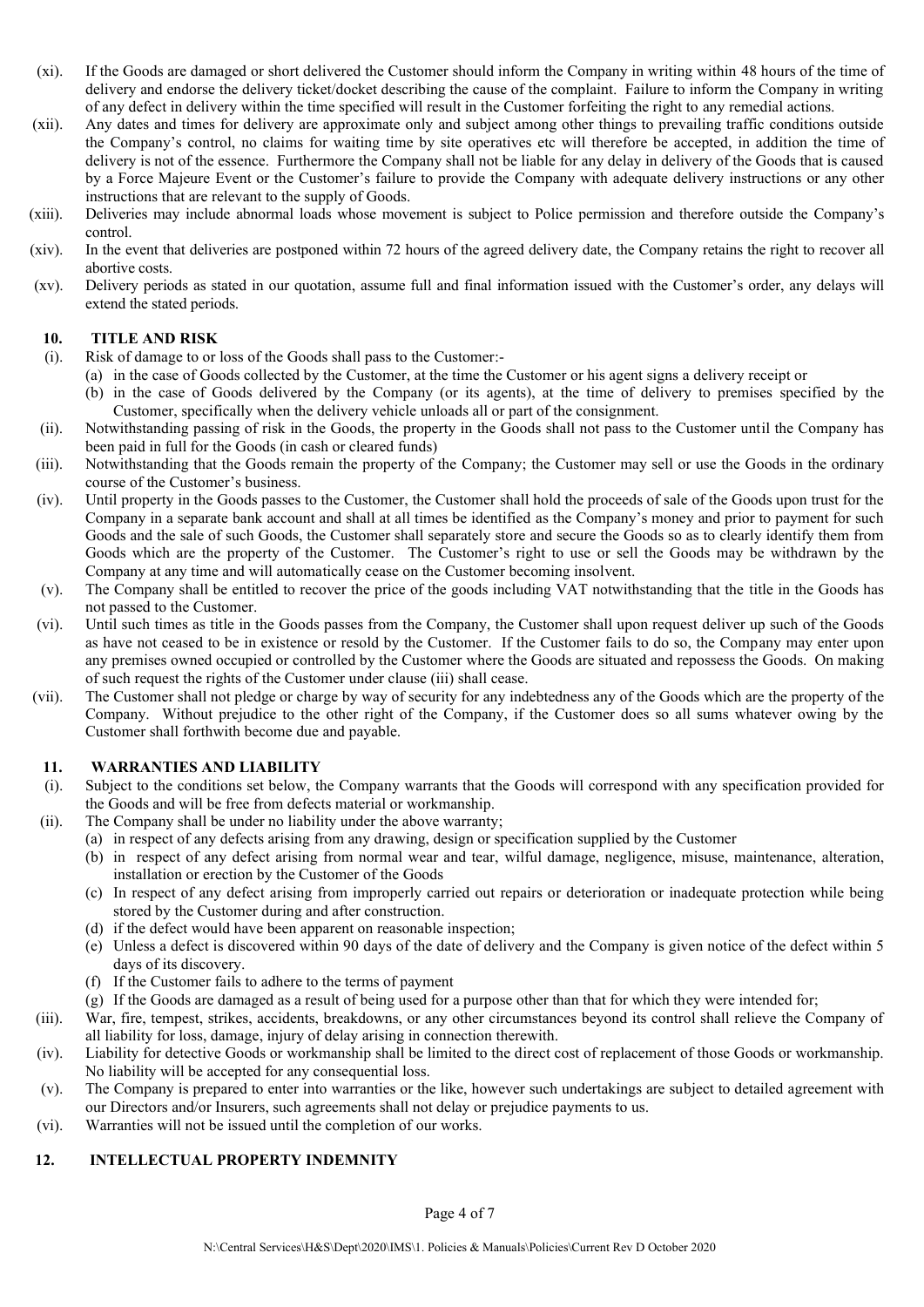(i). In the case of goods supplied in accordance with the Customer's drawings and/or specifications, the Customer hereby agrees to indemnify the Company against any liability, costs, expenses howsoever arising incurred by reason of the Goods infringing the intellectual property rights of a third party as a result of the manufacture, storage or possession of the Goods by the Company.

### **13. FORCE MAJEURE**

- (i). The Company shall not be liable for any delay in performing its obligations or for any loss, damages or costs to the extent that the delay, loss, damages or costs is caused by a 'Force Majeure' event as set out below. In addition, should a Force Majeure event occur the Company shall not be liable to take alternative measures which will result in increased costs charges or expenses to the Company.
- (ii). Force Majeure events shall be acts of God , strikes, lockouts or other industrial disputes (whether involving its own workforce or a third party's) accidents, failure of energy source or transport networks, war, terrorism, riot, civil commotion or disturbance, interference by civil or military authorities, national or international calamity/emergency armed conflict, malicious damage, breakdown of plant or machinery or equipment, nuclear, chemical or biological contamination, sonic boom, explosion, collapse of building structures, fires, tempest, flood, storms, earthquakes, loss at sea, epidemics or similar events, natural disasters or inclement, adverse weather conditions, default of suppliers or subcontractors, inability to obtain adequate material, fuel, parts, labour or plant and circumstance beyond the Company's control.
- (iii). The date for performance of the contractual obligation which has been delayed by the Force Majeure event shall be deemed suspended only for a period equal to the delay caused by such event. If the delay caused by the Force Majeure event extends for a continuous period of 28 days after the date on which the Force Majeure event begins, either the Company or the Customer may, while such Force Majeure event continues, terminate the Contract by written notice to the other specifying the termination date without incurring any liability to the other. Once a notice to terminate has been validly given the Contract will terminate on the termination date set out in the notice.
- (iv). Should any instance of Force Majeure cause the contract to be determined the Company shall be entitled to payment for all work executed under the contract up to the date of termination, plus the costs of any obligations with third parties reasonably undertaken prior to the termination in anticipation of the contract continuing. The Company shall not be liable for any loss damages or costs of the Customer resulting from such termination.

# **14. NOTICES**

(i). Any notice or other communication given to a party under or in connection with the Contract shall be in writing, addressed to that party at its registered office or its principle place of business or such other address as that party may have specified to the other party in writing in accordance with this clause and shall be sent by First Class Post. A notice or other communication shall be deemed to have been received if delivered or sent by first class post on the second Business day after posting.

### **15. ADJUDICATION (HOUSING GRANTS, CONSTRUCTION AND REGENERATION ACT 1996)**

- (i). The Company will not enter into a Contract where the referring party is wholly responsible for payment of adjudicators fees, or on the basis of 50% liability, such modified terms are unacceptable.
- (ii). If a dispute arises the Company may refer it to adjudication at any time. The appointing body shall be the RICS.

### **16. MANUFACTURE AND QUALITY**

- (i). All the Company's units are designed and manufactured in accordance with either: the Eurocodes, BS 8110, or a Customer's particular specification (whichever the Customer instructs, however only goods designed and manufactured inline with the Eurocodes will be CE marked; where no specific instruction is received the Company will manufacture and design in line with the Eurocodes)
- (ii). The Customer should visit the Company's website (www.creaghconcrete.com) or contact its Head Office for a list of CE Marked products.
- (iii). Manufacturing tolerances are as defined in BS 8110 clause 6.2.8.3 and the relevant Eurocodes.
- (iv). Please note for units manufactured to BS 8110:
	- a. Finish to top of hollowcore units to BS 8110. 1997-table 5.5-note 1.
	- b. Depth of hollowcore units as per BS EN 1168.2005- Clause 4.3.1.1
	- c. Camber of units to BS 8110-i:1997- Clause 6.2.8.4

Please contact our design team at our Head Office address should you have any queries in this regard.

- (iv). The quality of design and construction of all the Company's products shall be as exhibited on samples in our stockyard, which the Customer is welcome to inspect upon reasonable notice (subject to the provisions of clause  $3(i)$  to  $3(x)$ )
- (v). Stair soffits are not suitable for direct decoration unless agreed in writing, filling lifting socket recesses and making good for decoration is the responsibility of the Customer, units are not supplied with cast in fittings. Where an element is Class C or Special Class as per BS8110, the Customer must allow for visiting the Company factory to approve sample products before delivery to site.
- (vi). Hollow core slabs are supplied 'as cast' to permit direct decoration using a deep textured finish, however due to the nature of the product making good is unavoidable, the Customer shall be responsible for all making good to the underside of the Company's floor units.

### **17. OTHER CONTRACTORS ATTENDANCE'S/SCAFFOLDING AND DECKING REQUIREMENTS**

Page 5 of 7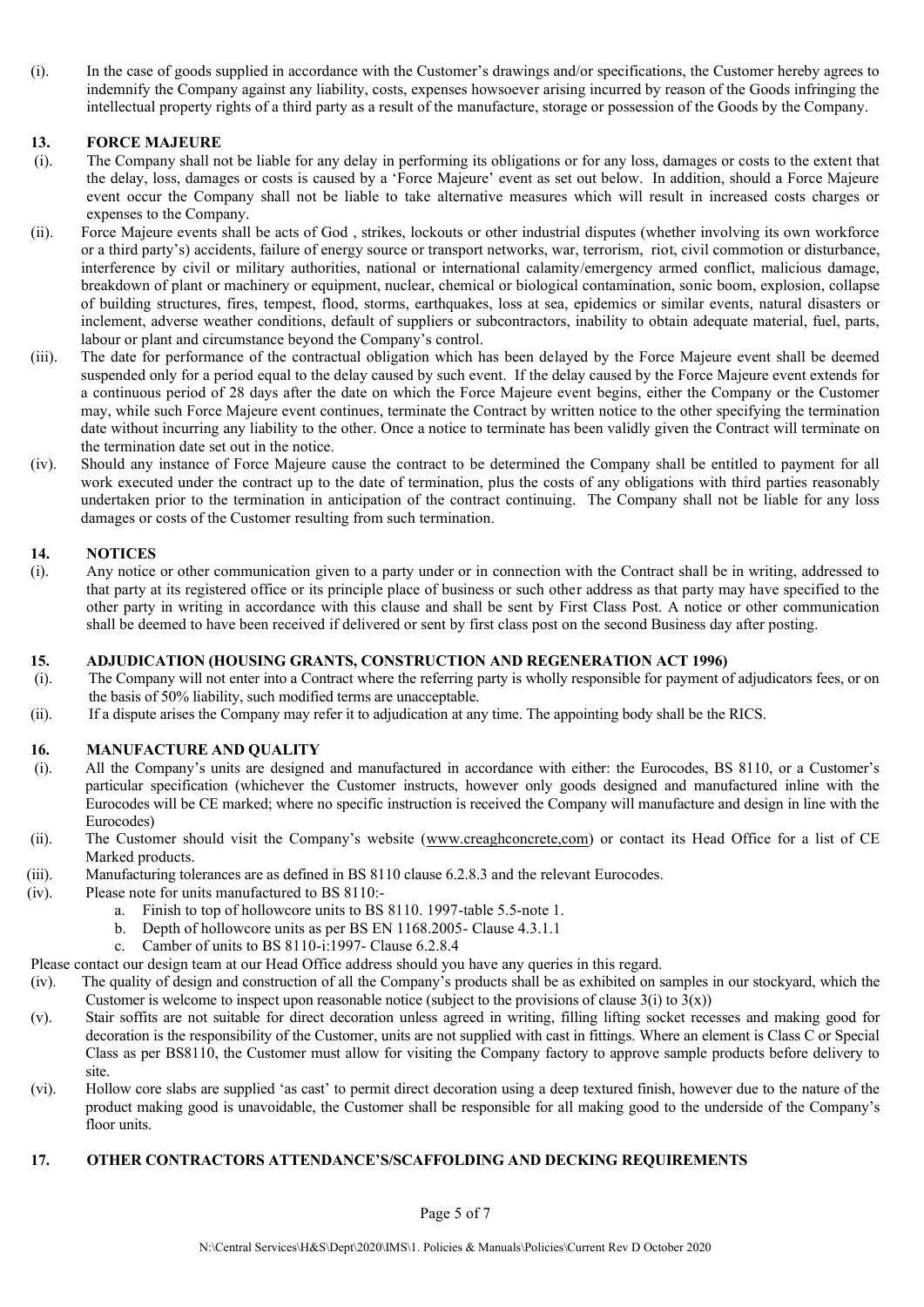- (i). The Customer is responsible for provision of all necessary scaffolding both internal and external, access ladders and towers, and handrails for protection and safety in accordance with current legalisation. In addition unless agreed in writing by the Company, the Customer is also responsible for provision of a passive fall arrest system for any upper floors.
- (ii). Where the Company agrees to provide a passive fall arrest system such as air bags etc, the Customer is responsible for ensuring that the floor beneath our installation is completely clear of any debris, building materials or any obstructions whatsoever that may hinder the safe placement of this system or create a fall hazard.
- (iii). Where the Company supplies a passive fall arrest system internal non-load bearing blockwork should not be built.
- (iv). Where the Company agrees to provide any access/ safety equipment during the installation of the Company's product; if such equipment is required to remain onsite beyond the Company's onsite installation period, it will become the Customer's responsibility in respect of any loss, damage and continuing hire charges.
- (v). The Customer is also responsible for covering and protecting any holes or voids.<br>(vi). Required minimum bearings are 100mm bearing to blockwork and 75mm to st
- Required minimum bearings are 100mm bearing to blockwork and 75mm to steel, where shared bearings occur these shall be a minimum of 200mm to blockwork and 150mm to steel excluding any gaps for shear studs etc. It is the Customer's responsibility to ensure minimum bearings are maintained, particularly where composite steel beams with shear studs along the centre occur, variations to this and reduced double bearing on walls to be agreed with our technical department prior to commencement of our works. All supporting blockwork must be erected in good time to ensure minimum 5 days curing before erection, without the use of retarders or plasticers, it is the responsibility of the customer to ensure that the supporting structure is fit for our purpose, with all bearings in place prior to our visit for all products.
- (vii). All bearings provided should be provided clean, level, and secure, mortar bedding for level or to fill camber shall be carried out by others.
- (viii). The Customer must ensure that lintels and beams are securely fixed to prevent deflection, collapse or overturning.
- (ix). Units may accumulate water within cores during the construction process, the Customer should drill weep holes where necessary to avoid this accumulation of water.
- (x). Customer to provide health and safety plan for the Company's inspection where the Company's works are affected, health and welfare facilities including lighting etc shall be provided by the Customer.
- (xi). Where the Company provides plant for lifting operations; it is the Principle Contractors responsibility to provide a suitable base fully capable of supporting the crane outrigger jacks under all load conditions. In addition the Company accepts no responsibility for protection of underground services or constructions.
- (xii). Suitable access roads, stacking areas and the like shall be provided by the Customer, which shall not deteriorate in adverse weather conditions.

#### **18. ERECTION**

- (i). Erection prices are based on unobstructed access and hardstanding to all sides of the building/ structure along suitably prepared access roads to enable precast units to be placed directly into position from above, unless stated within the Company's quotation, the Company's offer excludes fitting the Company's units within a covered structure.
- (ii). Our price assumes that the site can accommodate an 18m crane radius from the furthest component / product to be hoisted.
- (iii). The Customer is responsible for ensuring that there is suitable hard standing to accommodate the required crane
- (iv). All obstructions must be left off until floors have been fixed, no responsibility will be accepted for any damage to structural members which have not been removed, and failure to leave free, unobstructed access through steel structures will result in the Company's claim for unproductive working.
- (v). Removal of aerial obstructions including re-routing and protecting overhead cables shall be the Customer's responsibility.
- (vi). Where erection operations are carried out from the road, all signs, any necessary permissions, lights/controls shall be the Customer's cost and responsibility.
- (vii). Where permission is needed to operate in a third parties air space, authority must be sought by the Customer.
- (viii). Where cranes are operating this is a prohibited area, and the Customer must undertake adequate precautions to ensure members of the public, or others trades are protected.
- (ix). The Customer is to ensure that no other trades are working either above or below the area of the fixing operations during the construction of same, and shall be responsible for erecting any necessary barriers to prevent access into the area.

### **19. GROUTING, TOPPINGS, INFILLS & IN-SITU STRIPS**

- (i). Grouting of joints and in-situ make up strips shall be the Customer's responsibility, where the Company has agreed to provide labour and plant for grouting this operation shall be limited to close longitudinal joints only. Edge protection at all times is by others.
- (ii). The Customer shall supply grouting material (unless otherwise agreed) a C30 concrete with a 10mm aggregate size and 75mm slump should be used.
- (iii). Grouting to the ends of units, steel columns that pass though our materials, any in-situ works or service holes etc shall remain the Customer's responsibility.
- (iv). Where a structural topping is required by design the Company's units will not be grouted, design of structural topping and associated reinforcement shall remain the responsibility of others.
- (v). The Customer must lay the structural topping and or grout joints prior to placing any construction loads on to our floor.
- (vi). Filling of in-situ strips shall be carried out by others, our workshop drawings will show areas of in-situ concrete, angles greater than 45° cannot be cut in the Company's units and any remaining voids will therefore need to be cast in-situ by the Customer.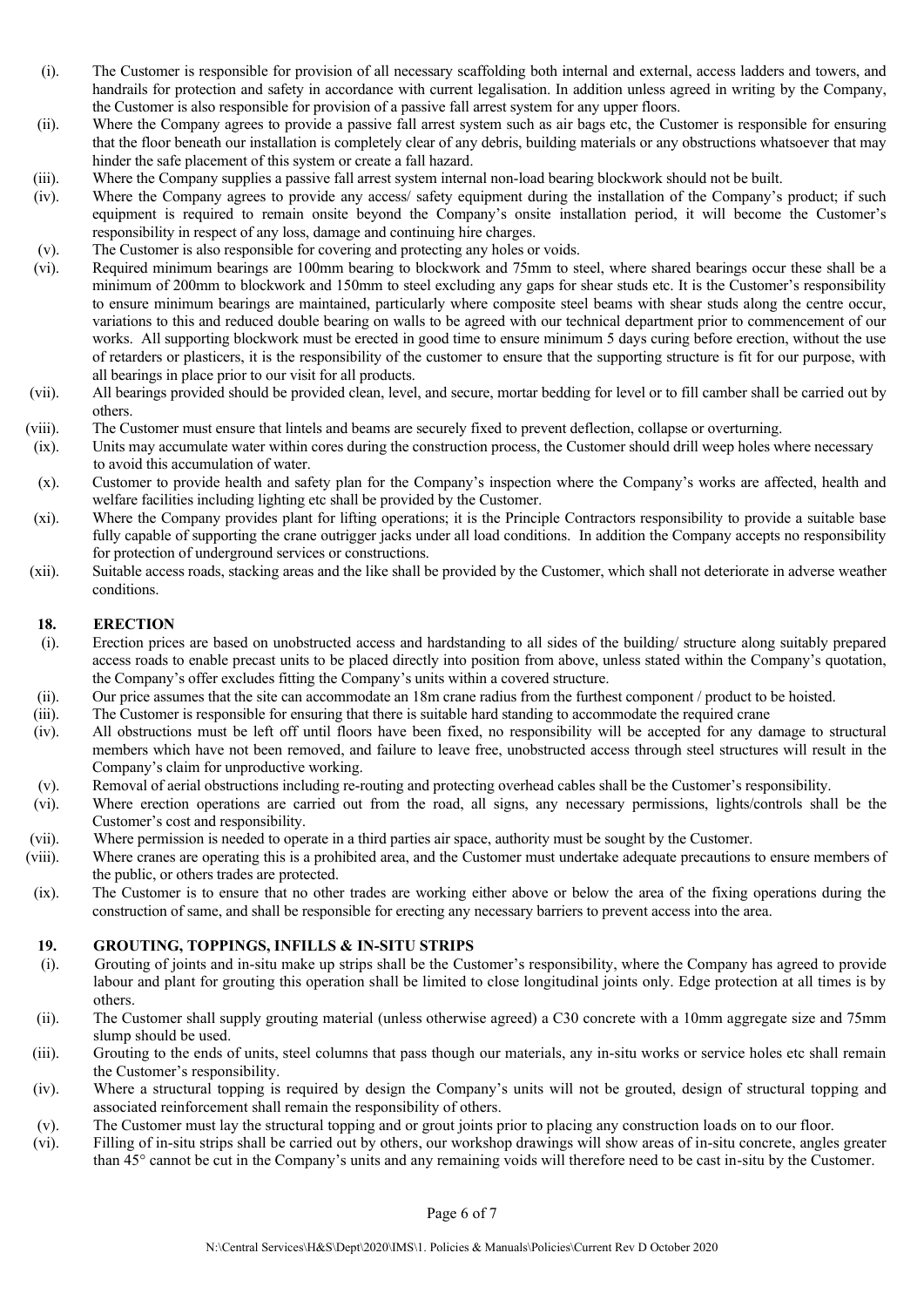(vii). Prior to application of any topping or screed, the pre-stressed unit should be thoroughly cleaned and wetted with any contaminates or debris removed, likewise the joints between slabs should be cleaned and debris removed.

### **20. SUPPLY ONLY CONTRACTS**

- (i). The Customer is responsible for using competent and trained precast installation contractors. They are also responsible for ensuring that all work is carried out safely and in accordance with current health and safety legislation. The Customer and the precast installation contractor must ensure that all work activities are adequately risk assessed with appropriate safety control measures in place for all precast installation and associated works. The precast installation contractor must possess all necessary equipment to carry out minor trimming, fitting works, e.g. flooring bars, concrete skip, disc cutters, safety harness, personnel protection equipment etc. the Company will not accept costs for damage due to incorrect lifting and placing operations, nor any future damages in respect to incorrect installation. All units should therefore be installed strictly in accordance with our Handling Guide and the relevant codes of practice and Health and Safety regulations.
- (ii). The Company accepts no liability for piece counts provided at tender stage on supply only Contracts.<br>(iii). The Company accepts no responsibility for the activities of the Customer's precast installation contr
- The Company accepts no responsibility for the activities of the Customer's precast installation contractor. Please note that the Company has competent and trained precast installation teams to install precast products.
- (iv). If the Customer has any issues or queries please contact our expert team on 028 796 50500
- (v). All loads will need to be checked prior to off loading and signed for as received in good condition, no claims for incorrect or damaged units will be accepted after units have been off loaded.
- (vi). The Company does not accept retention or damages for supply only jobs. In addition the Company will not enter into a Sub-Contract with the Customer on a supply only job; the Company will accept a purchase order only.
- (vii). The Company's liability (where admitted) shall be limited to the replacement of defective goods only, which shall be resupplied as soon as possible, but not on the same day.
- (viii). Holes and notches 50mm or less to be cut on site by others.
- (ix). All technical queries raised whilst on site must be referred to the Company's design office which is based at its Head Office .
- (x). For handling purposes some holes/notches and slots will need to be completed on site by the Customer's fixing operatives, i.e. to prevent damage during transit.
- (xi). Stairs All precast stair and landing units will be supplied with Frimeda, deha or similar lifting points, typically 2.5 or 5 Tonne capacity, it is the Customer's responsibility to provide suitable lifting ring clutches The Customer and the precast installation Contractor are responsible for ensuring all lifting operations and lifting equipment complies with LOLER 1998 regulations. (xii). All pre-cast stair landings will require non-structural levelling screed by others.
- (xiii). If the Company's precast units are to be stacked on site they must be stacked in the same way as they are transported with timber battens, etc placed between units. Battens for site stacking are not included in our quotation. The Company will accept no responsibility for the handling stacking of the Company's unit on site.

### **21. WINDING OFF PROCEDURES**

- (i). The Company's ability to progress works on site is dependent on the prevailing wind speeds being within the safe working limits of cranes. The Company reserves the right to postpone the fixing of any Goods if wind speeds or gusts are at such a level that prevents the safe execution of the works. In such circumstances the Company will be entitled to an extension of time and the Company will issue a notice to the Customer to maintain the Company's obligation under the Contract with nil costs to the Company. In such circumstance the Company will confirm its intentions to the Customers' site staff.
- (ii) The Company shall not be liable for any delay in performing its contractual duties or for any consequential loss, liquidated and ascertained damages or costs arising from suspending and / or deferring site operations as set out above.
- (iii) In the event that the Customer insists that the Company attends site after being notified that it is likely that they will be winded off; the Company will be entitled to recover its cost for attending site plus contribution.

### **22. THE ENGINEER**

- (i). The Customer's Engineer is responsible for the overall structure.
- (ii). The Company's quotation/ offer does not include any of the responsibilities associated with 'the Engineer' as defined in BS8110 part 1 1997 Clause 2.2.2.1.
- (iii). Horizontal and Vertical ties Where necessary theses are to be specified by the Customer's Engineer to satisfy relevant Codes of Practice, Building Regulations, Eurocodes or BS8110.

### **23. GENERAL**

- (i). If any provision of these conditions is held by any Court or competent authority to be invalid, illegal or unenforceable in whole or in part that provision or part provision shall, to the extent required, be deemed to deleted and the validity and enforceability to the other provision of the Contract shall not be affected.
- (ii). The Company will be entitled to assign subcontract or sublet the Contract or any part thereof. The Customer shall not assign or transfer the Contract or any part thereof without the consent of the Company.
- (iii). The Company shall under no circumstances whatsoever be liable to the Customer, whether in contract, tort (including negligence) breach of statutory duty, or otherwise, for any loss of profit, or any indirect or inconsequential loss arising under or in connection with the Contract and the Company's total liability to the Customer in respect of all other losses arising under or in connection with the Contract, whether in contract, tort (including negligence) breach of statutory duty , or otherwise , shall in no circumstances exceed 5% of the Company's Contract sum.

Page 7 of 7